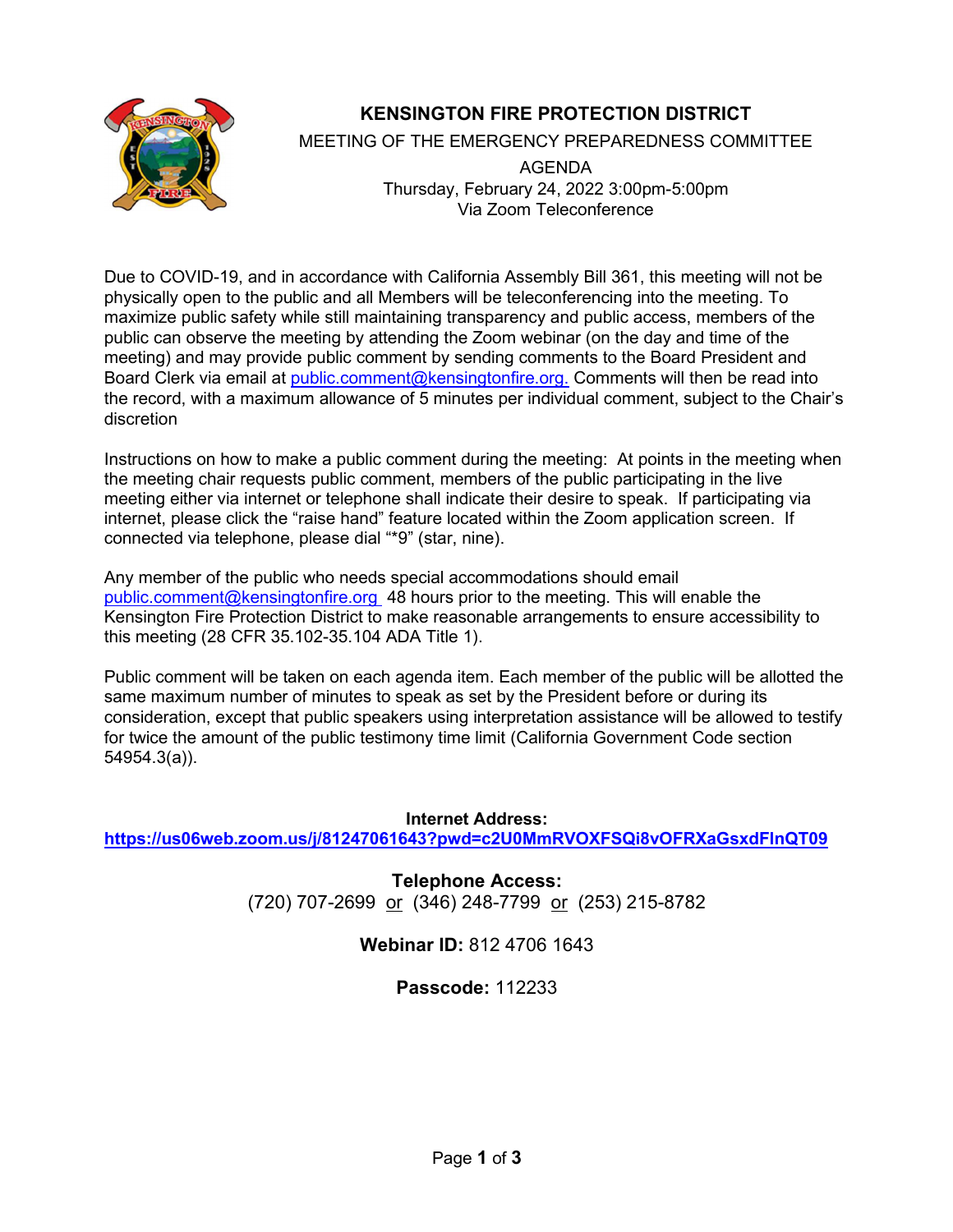**TIMING OF AGENDA ITEMS:** *Approximate times are included below but may vary to accommodate appropriate discussion time and attention to the individual items.*

**1. (3:00pm) CALL TO ORDER/ROLL CALL** Directors: Larry Nagel and Kevin Padian Public Members: Lisa Caronna, Katie Gluck, Peter Guerrero, Peter Liddell, Danielle Madugo, Paul Moss, David Spath Staff: General Manager Bill Hansell Consultant: Emergency Preparedness Coordinator Johnny Valenzuela

### **2. (3:01pm) PUBLIC COMMENT**

This place on the agenda is reserved for commentsand inquiries concerning matters that do not otherwise appear on the agenda.

## **3. (3:04pm) ADOPTION OF CONSENT ITEMS**

Items listed below are consent items, which are considered routine and will be enacted by one motion. Reports and recommendations prior to assigning consent item designations to the various items have been received and considered. Copies of the reports are on file in the Fire Protection District Administrative Office at 217 Arlington Avenue and are available to the public. The disposition of the item is indicated. There will be no separate discussion of consent items. If discussion is requested for an item, that item will be removed from the list of consent items and considered separately on the agenda. (Supporting material)

**a. Approval of Minutes** of the regular meeting of January 27, 2022 (Approve)

### **4. (3:05pm) OLD BUSINESS**

None

### **5. (3:05pm) NEW BUSINESS**

**a. Initiative to organize Kensington communities** to raise awareness about emergency preparation, evacuation (including drills), and caring for those who will need help; details of planned neighborhood meetings to be outlined and approved for further action (Potential Action)

#### **b. Next steps in researching Outdoor Emergency Public Address Systems**

To be considered: (1) Deployment and utility of EPAs by other jurisdictions; (2) Questions that residents may have; (3) Technical questions for public officials; (4) Development of educational materials and a survey for residents to assess community support; (5) Potential vendors, costs, and funding subsidies (Potential Action)

### **c. Call for Special Meeting with the KFPD Board and the EPC**

To consider a formal request to the KFPD Board of Directors to schedule a Special Meeting of the KFPD Board and the EPC to review past accomplishments and consider EPC directions going forward (Potential Action)

# **6. (4:35pm) EMERGENCY PREPAREDNESS COORDINATOR'S REPORT**

### **7. (4:45pm) REPORTS FROM COMMITTEE MEMBERS**